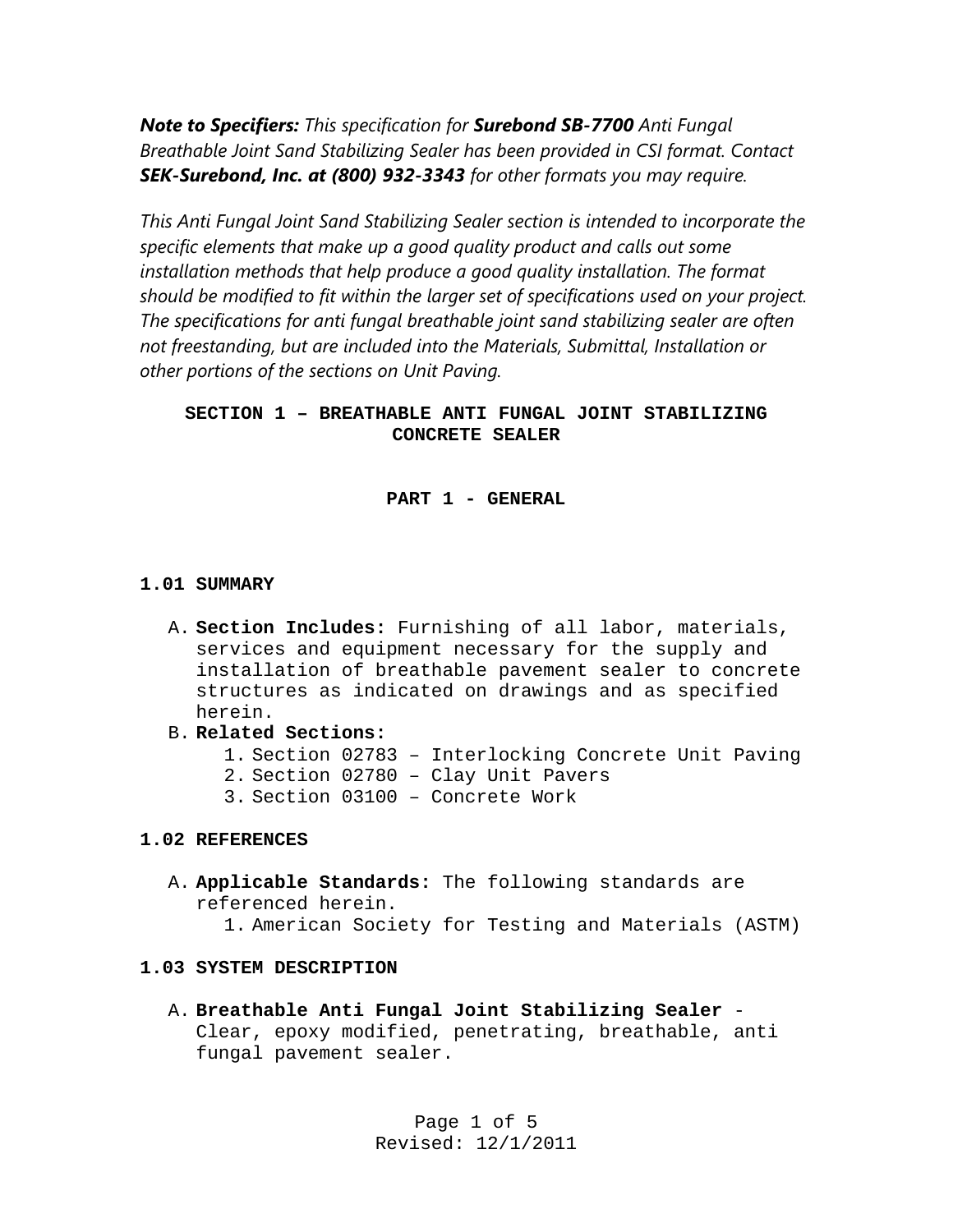#### **1.04 SYSTEM PERFORMANCE REQUIREMENTS**

- A. **Testing Requirements:** Pavement sealer shall be tested in accordance with the following standards and conditions, and the testing results shall meet or exceed the performance requirements as specified herein.
- B. **Independent Laboratory:** Testing shall be performed by an independent laboratory meeting the requirements of ASTM E 329-95 and certified by the United States Bureau of Standards. Testing laboratory shall obtain all concrete samples and waterproofing product samples.
- C. **Permeability:** The sealer shall have a zero water penetration rate as defined by ASTM E 514 Item 9.1.4.
- D. **Water Vapor Transmission:** The sealer shall have a minimum water vapor transmission rate of 60 grams/meter $^2$ /day at an average dry film thickness of 3.5 to 4.0 mils and a relative humidity of 40% when tested as per ASTM D 1653.

### **1.05 SUBMITTALS**

- A. **General:** Submit listed submittals in accordance with conditions of the Contract and with Division 1 Submittal Procedures Section.
- B. **Product Data:** Submit product information, including manufacturer's specifications, installation instructions, manufacture's recommendations, and manufacturer's certification or other data substantiating the product complies with requirements of these Contract Documents.
- **C. Manufacturer's Certification:** Provide certificates signed by manufacturer or manufacturer's representative certifying that the materials to be installed comply in all respects with the requirements of this specification.
- **D. Installer:** The installer shall provide a list of projects, including references with contact information, demonstrating at least 5 years of experience in the application of the sealer or similar materials.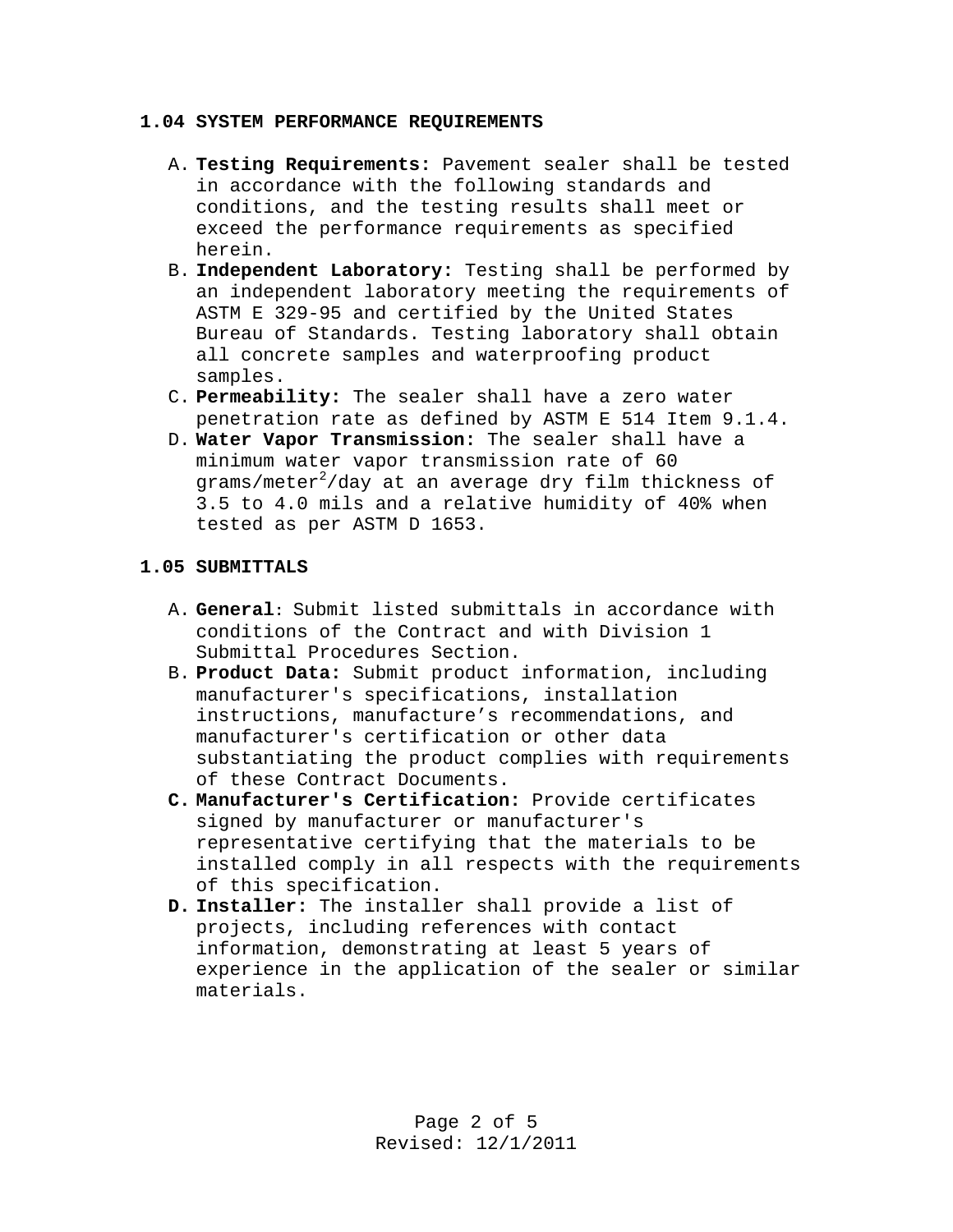#### **1.06 QUALITY ASSURANCE**

- A. **Manufacturer:** The manufacturer shall have no less than 10 years experience in manufacturing the sealer or similar products.
- B. **Installer:** The installer shall demonstrate to the satisfaction of the Architect/Engineer an acceptable level of experience in the installation of the sealer or similar products.
- C. **Pre-Installation Conference:** Prior to installation of sealer, conduct meeting with the installer, general contractor and Architect/Engineer, owner's representative, and waterproofing manufacturer's representative to verify and review the following:
	- 1. Project requirements for materials and installation as set out in Contract Document.
	- 2. Manufacturer's product data including application instructions.
	- 3. General site conditions, schedule, coordination with other activities, line and grade of the work, substrate conditions, procedures for substrate preparation and cleanup.

### **1.07 DELIVERY, STORAGE AND HANDLING**

A. **Delivery:** Deliver packaged materials to project site in original undamaged containers, with manufacturer's labels and seals intact.

### **1.08 MATERIALS**

- A. The material shall be an epoxy-modified joint sand stabilizer and concrete sealer, capable of penetrating and sealing the surface of the paver without causing a high gloss effect.
- B. The material, as delivered, will be liquid at typical ambient temperatures It shall have a VOC of less than 100 grams per liter.
- C. The material shall be designed to be installed after the joint sand has been installed.
- D. The product shall be manufactured as a joint sand stabilizer and labeled as such.
- E. The material shall comply with the criteria in 1.04 of this section.
- F. Material shall be water based and shall not contain solvents.
- G. Materials shall be an IMMEDIATE application sealer

Page 3 of 5 Revised: 12/1/2011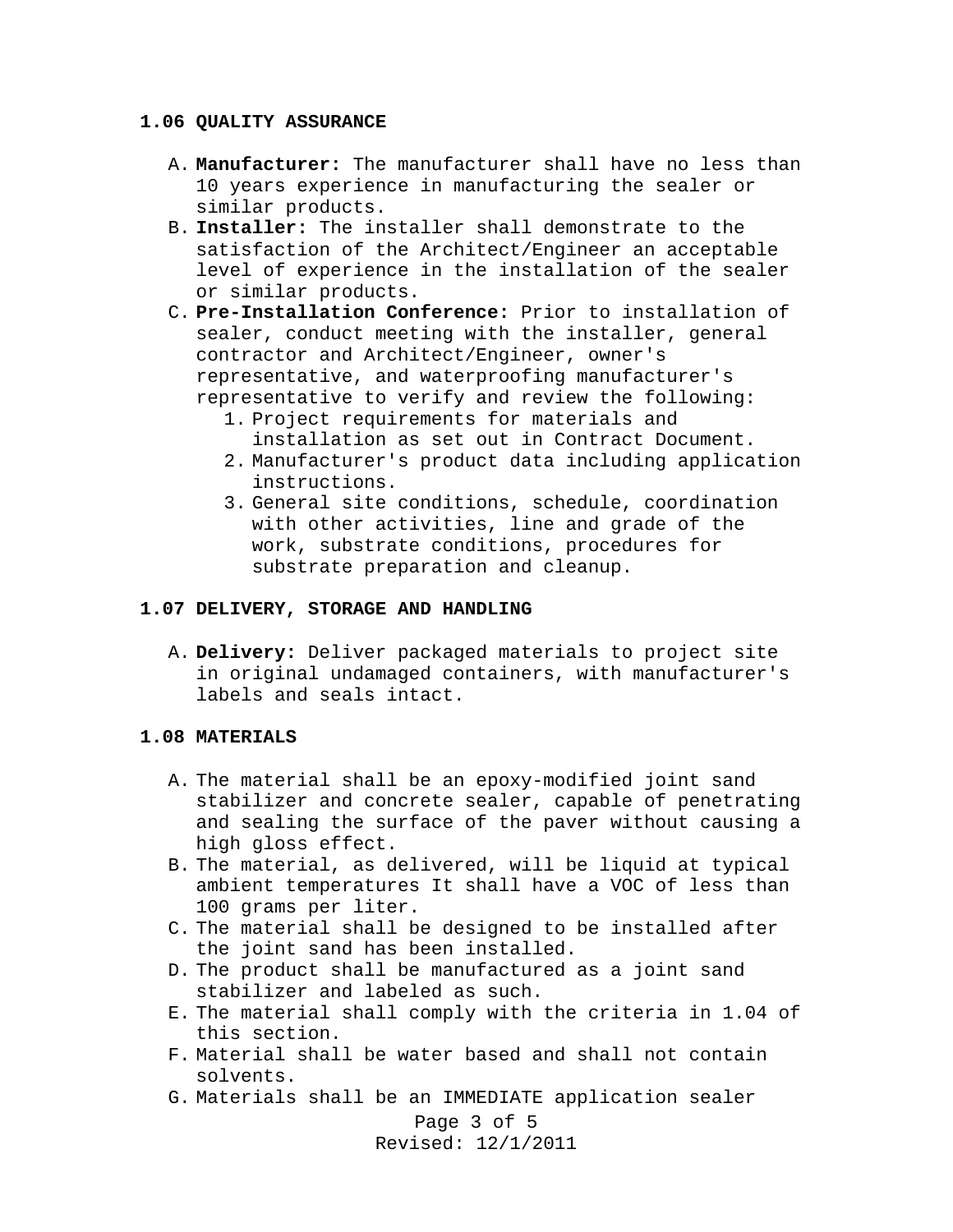- H. Material shall be Breathable as to allow Efflorescence to escape.
- I. Material shall be formulated with Anti Fungal agents to help inhibit the growth of mold, moss and fungi on horizontal surfaces.

# **1.09 PROJECT CONDITIONS**

- A. Comply with manufacturer's product data regarding condition of substrate to receive penetrating sealer, weather conditions before and during installation, and protection of the installed materials.
- B. Prior to the installation of the stabilizer all other pavement related work shall be completed, including but not limited to installation of bedding sand, edge restraints, pavers, and joint sand, to final alignment and elevation. The surface shall be clean and free from any staining, oil, dust, loose material or any other substance interfering with the penetration of the liquid material into the joint sand or the surface of the pavers. The surface of the paver and the joint sand, to the full depth of the joint, shall be dry.
- C. Work shall not commence if rain or other precipitation is predicted in the area for a period of 24 hours before, during and after the application.

# **1.10 EXECUTION**

- A. The sealer shall be applied as per the manufacture's data sheet and these Construction Documents.
- B. The manufacture's recommended coverage rate shall be followed.
- C. Prepare a test area of 100SF for review of and approval by the Architect/Engineer. The test area shall include at least one example of every type of joint or material to be sealed. Do not proceed with the balance of the work until approval, in writing, is received. Upon approval the test area may be incorporated into the work.
- D. The surface to receive the sealer must be clean, dry and free of loose materials or chemicals (including curing compounds).